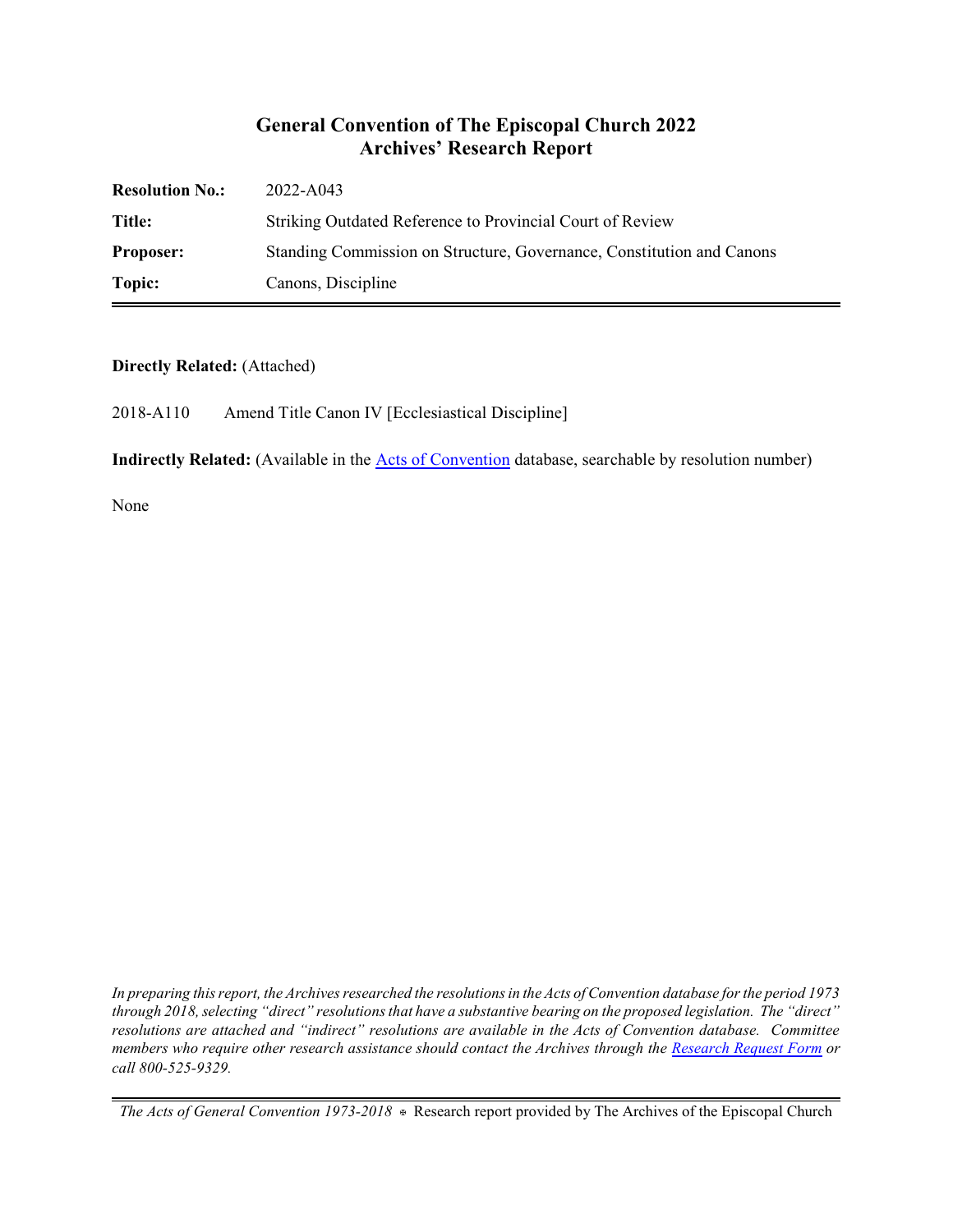# **A043 - Striking Outdated Reference to Provincial Court of Review**

#### **Final Status:** Not Yet Finalized

**Proposed by:** Standing Commission on Structure, Governance, Constitution and Canons **Requests New Interim Body**: No **Amends C&C or Rules of Order**: Yes **Has Budget Implications**: No **Cost**: **HiA:** HB **Legislative Committee Currently Assigned**: 02 - Constitution & Canons **Completion Status:** Incomplete **Latest House Action:** N/A **Supporting Documents:** No

## **Resolution Text**

*Resolved*, the House of \_\_\_\_\_\_\_\_\_\_\_\_\_\_\_\_ concurring,

That the 80th General Convention of The Episcopal Church amend Canon I.15.10.a to read as follows

#### I.15

**Sec. 10.** In the case a Member of the Clergy in charge of a Congregation or otherwise authorized to serve the Church in a foreign land shall be accused of any offense under the Canons of this Church:

**a.** With the permission of the Presiding Bishop, the Bishop in Charge and the Council of Advice may (i) engage a Diocese of this Church to provide the needed Disciplinary Structures to fulfill the requirements of the Canons of this Church, or (ii) establish among the Congregations of the Convocation the needed Disciplinary Structures to fulfill the requirements of the Canons of this Church. In either case, the Provincial Court of Review shall either be that of the Diocese providing the needed Disciplinary Structures or that of the Province of the Convocation; and, for the purposes of implementing the provisions for Ecclesiastical Discipline (Title IV) of a member of the Clergy, the Bishop in Charge shall serve the function reserved for the Bishop Diocesan, except that the Presiding Bishop must approve any Accord, any Agreement for Discipline and the terms of any Order, and pronounce the Sentence.

# **Explanation**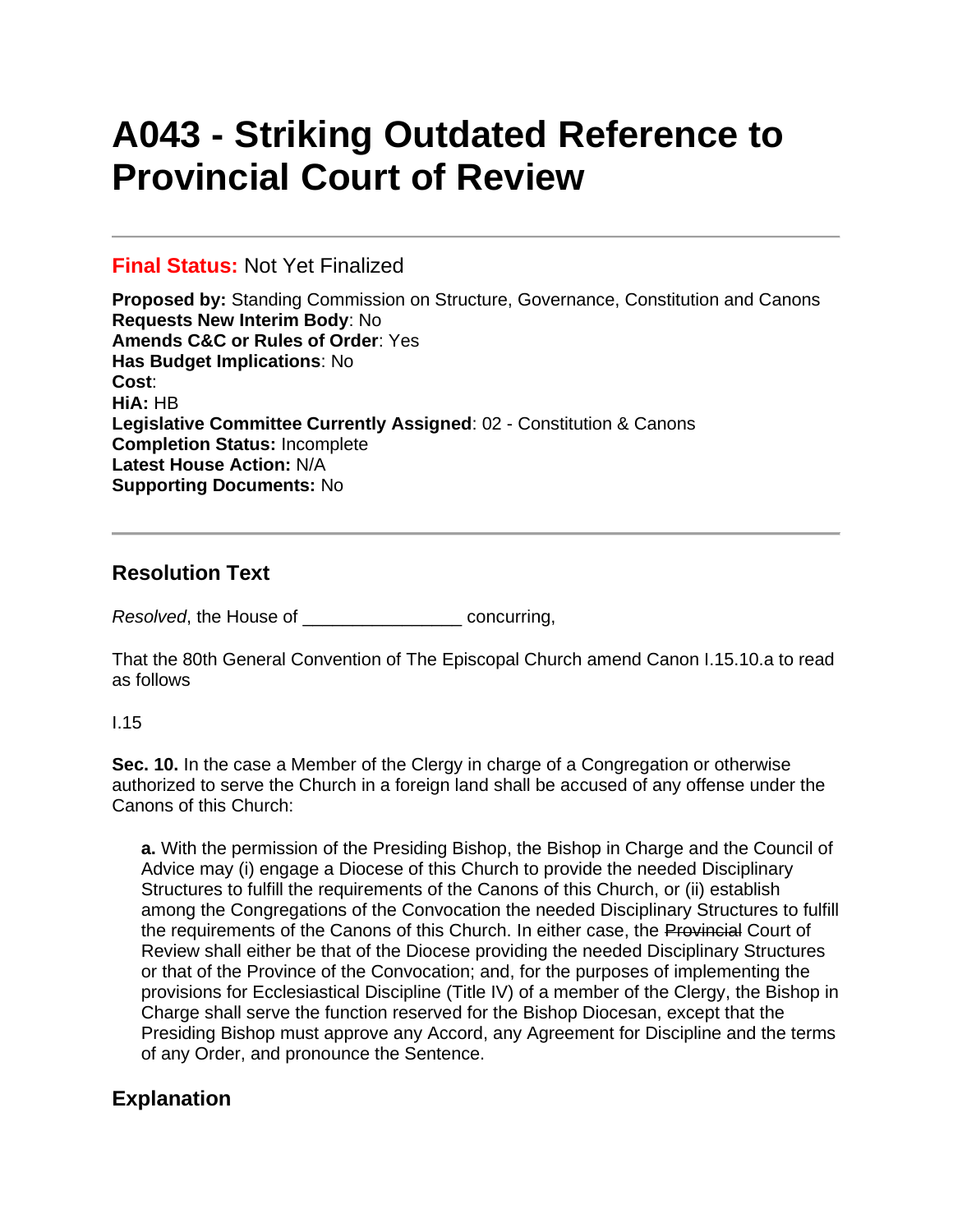This proposed amendment strikes what is now an outdated reference to the Provincial Court of Review. The reference is in Canon I.15.10, which deals with discipline of Episcopal clergy serving in a congregation in a foreign land. Canon I.15.10 provides for some flexibility in disciplinary structures when the regular structures may not be appropriate or workable. The Commission believes that the reference to the "Provincial Court of Review" should be changed to simply "Court of Review."

The Commission notes that there are two references to "Provincial Court of Review" in Canon IV.20.3.i but, since those provisions are transitional (from the former Title IV to the current Title IV), those references seem appropriate.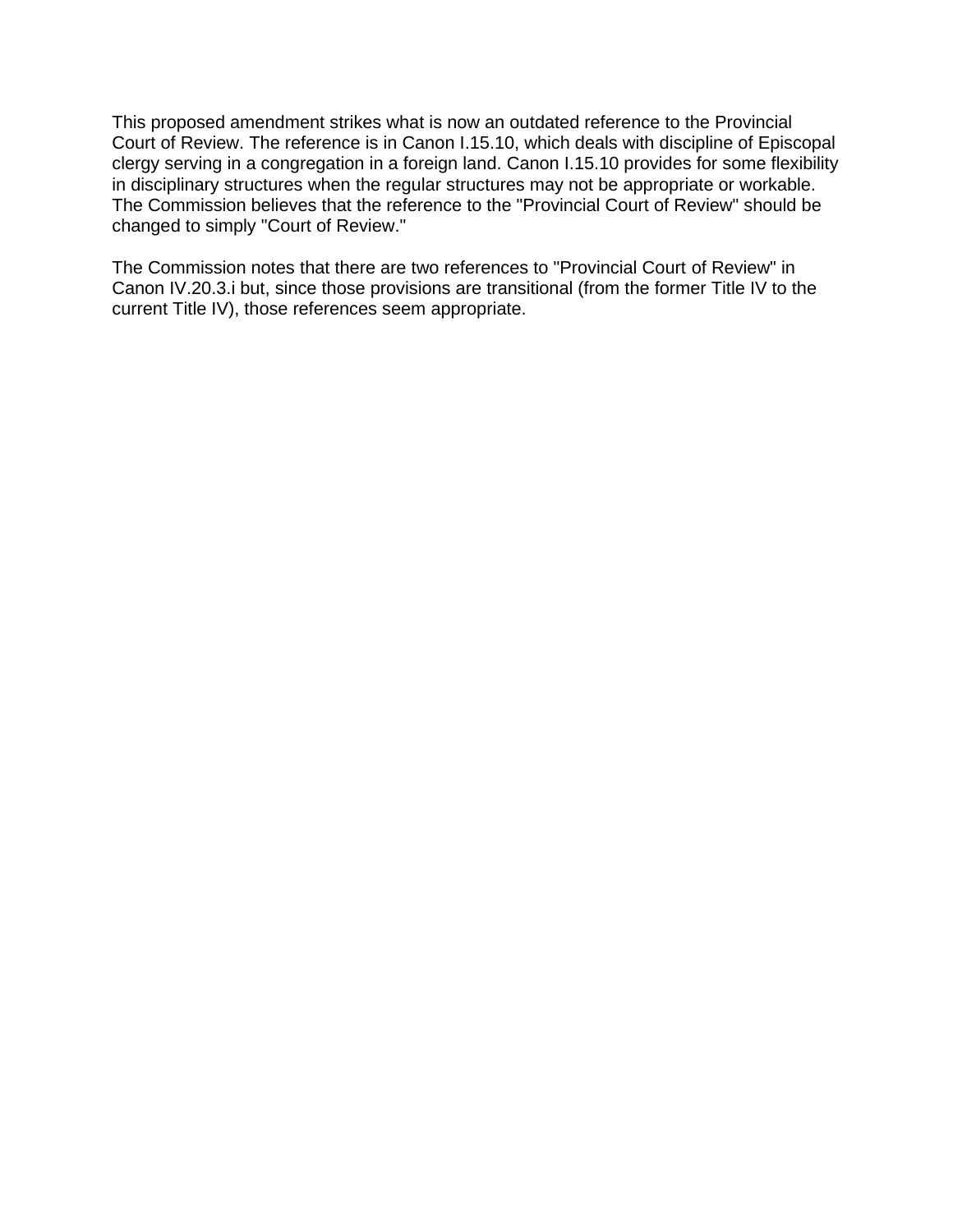| <b>Resolution Number:</b>        | 2018-A110                                        |
|----------------------------------|--------------------------------------------------|
| <b>Title:</b>                    | Amend Title Canon IV [Ecclesiastical Discipline] |
| <b>Legislative Action Taken:</b> | Concurred                                        |
| <b>Final Text:</b>               |                                                  |

*Resolved*, **That the 79th General Convention amend Canon IV as follows:**

**Canon 2: Of Terminology Used in This Title**

THE ARCHIVES of the Episcopal Church

> **Except as otherwise expressly provided or unless the context otherwise requires, as used in this Title the following terms and phrases shall have the following meanings:**

> **Accord shall mean a written resolution, which is negotiated and agreed among the parties resulting from an agreement for discipline under Canon IV.9, conciliation under Canon IV.10 or a Conference Panel proceeding under Canon IV.12. All Accords shall meet the requirements of Canon IV.14.**

> **Administrative Leave shall mean a restriction on ministry in which the exercise of the Respondent's ministry is suspended in its entirety during the period of the Administrative Leave and may include suspension from any ecclesiastical and related secular office.**

> **Advisor shall mean a person familiar with the provisions and objectives of this Title who is designated to support, assist, consult with, advise and, where expressly so authorized under this Title, speak for a Complainant or Respondent in any matter of discipline under this Title, as provided in Canon IV.19.10.**

> **Church Attorney shall mean one or more attorneys selected pursuant to Diocesan Canons to represent the Church in proceedings as provided in this Title. The Diocesan Canons may provide a process for the removal of a Church Attorney for cause. A Church Attorney shall perform all functions on behalf of the Church necessary to advance proceedings under this Title and shall have the following powers, in addition to the powers and duties otherwise provided in this Title: (a) to receive and review the Intake Officer's report; (b) to conduct investigations and oversee the Investigator and, in connection with such investigations; to have access to the personnel, books and records of the Diocese and its constituent parts; and to receive and review the reports of the Investigator; (c) to determine, in the exercise of the Church Attorney's discretion, whether the reported information, if true, would be grounds for discipline; and (d) to exercise discretion consistent with this Title and the interests of the Church by declining to advance proceedings or by referring any matter back to the Intake Officer or the Bishop Diocesan for pastoral response in lieu of disciplinary action. In representing the Church, a Church Attorney may consult with the president of the Disciplinary Board at any time after the matter has been referred out of the Reference Panel, and, when the prosecution of the case may impact the mission, life, or ministry of the Church, with the Bishop Diocesan.**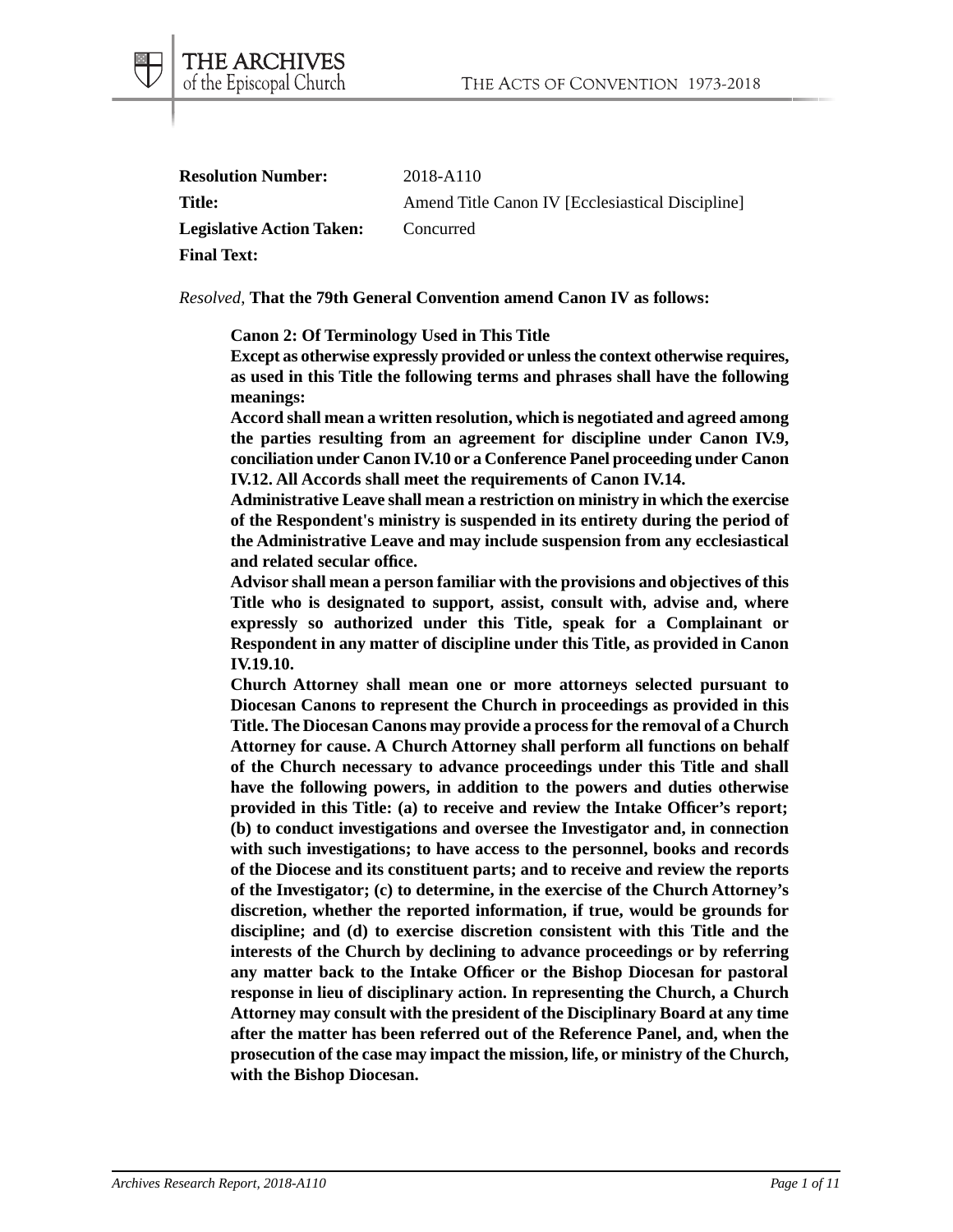**Clear and Convincing shall mean proof sufficient to convince ordinarily prudent people that there is a high probability that what is claimed actually happened. More than a preponderance of the evidence is required but not proof beyond a reasonable doubt.**

**Community shall mean that part of the Church in which a Member of the Clergy performs his or her ministry, such as a Diocese, Parish, Mission, school, seminary, hospital, camp or any similar institution**.

**Complainant shall mean (a) any person or persons from whom the Intake Officer receives information concerning an alleged Offense and who, upon consent of that person(s), is designated a Complainant by the Intake Officer or (b) any Injured Person designated by the Bishop Diocesan who, in the Bishop Diocesan's discretion, should be afforded the status of a Complainant, provided, however, that any Injured Person so designated may decline such designation. Conciliator shall mean a person appointed to seek the resolution of a matter under Canon IV.10.**

**Conduct Unbecoming a Member of the Clergy shall mean any disorder or neglect that prejudices the reputation, good order and discipline of the Church, or any conduct of a nature to bring material discredit upon the Church or the Holy Orders conferred by the Church.**

**Conference Panel shall mean a panel of one or more members of the Disciplinary Board selected by the president of the board, unless some other manner of selection is provided by Diocesan Canon, to serve as the body before which an informal conference is held as provided in Canon IV.12, provided, however, that no such member of the Conference Panel may serve as a member of the Hearing Panel in the same case. The president of the Disciplinary Board shall be ineligible to serve on the Conference Panel. If the Conference Panel consists of more than one member, it shall include both clergy and lay members**. **Disciplinary Board shall mean the body provided for in Canon IV.5.1.**

**Discipline of the Church shall be found in the Constitution, the Canons and the Rubrics and the Ordinal of the Book of Common Prayer.**

**Doctrine shall mean the basic and essential teachings of the Church and is to be found in the Canon of Holy Scripture as understood in the Apostles and Nicene Creeds and in the sacramental rites, the Ordinal and Catechism of the Book of Common Prayer.**

**Hearing Panel shall mean a panel of three or more members of the Disciplinary Board and shall include both clergy and lay members selected by the president of the Board, unless some other manner of selection is provided by Diocesan Canon, to serve as the body before which a hearing is held as provided in Canon IV.13, provided, however, that no such member of the Hearing Panel may serve as a member of the Conference Panel in the same case. The president of the Disciplinary Board shall be ineligible to serve on the Hearing Panel.**

**Injured Person shall mean a person, group or Community who has been, is or may be affected by an Offense.**

**Intake Officer shall mean one or more persons designated by the Bishop Diocesan after consultation with the Disciplinary Board, unless otherwise selected pursuant to diocesan canons, to whom information regarding Offenses is reported.**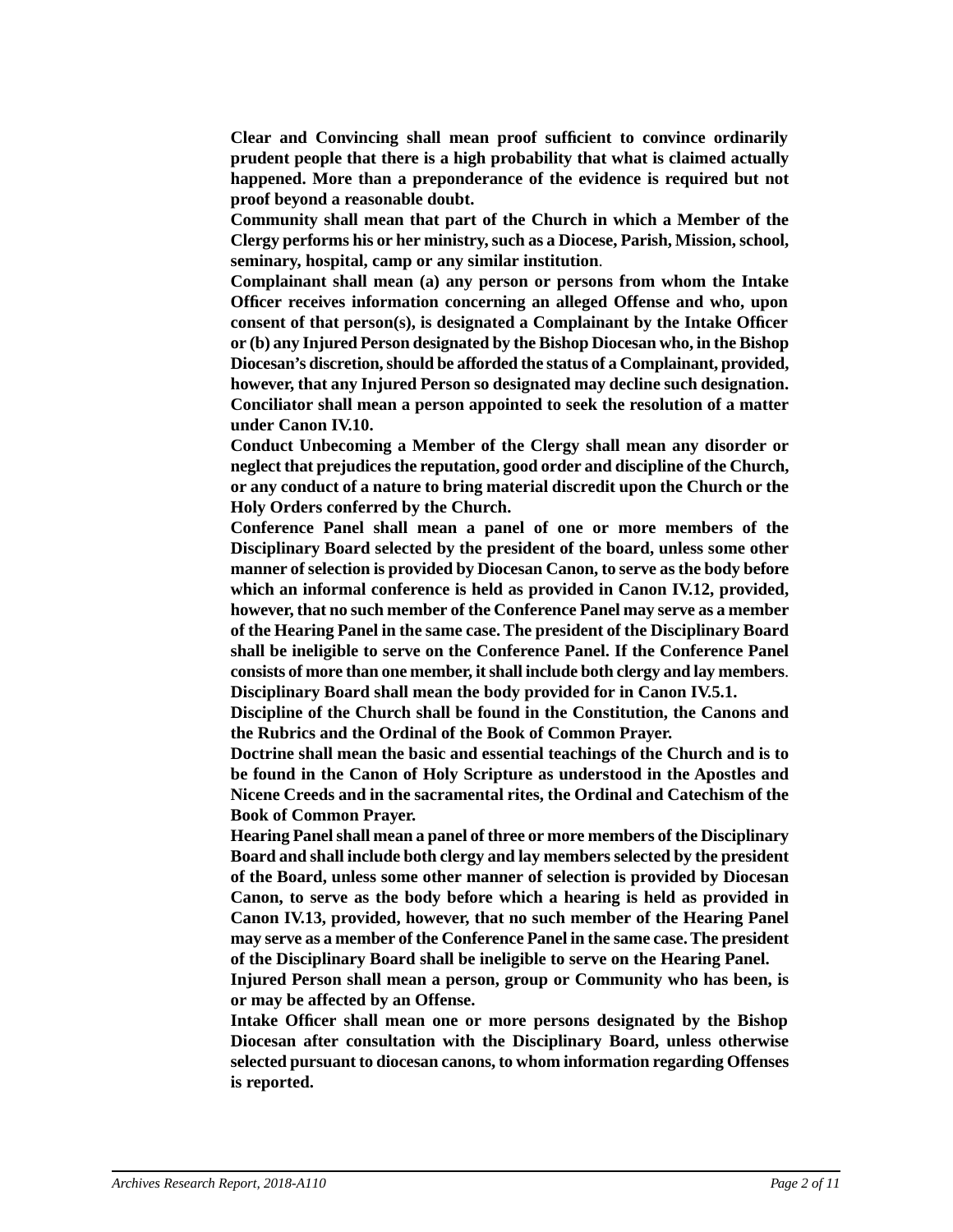**Investigator shall mean a person having (a) sufficient knowledge, skill, experience and training to conduct investigations under this Title and (b) familiarity with the provisions and objectives of this Title. Investigators shall be appointed by the Bishop Diocesan in consultation with the president of the Disciplinary Board. The Investigator acts under the direction of the Reference Panel until a referral is made pursuant to Canon IV.11.3; after such referral, the Investigator shall be overseen by and report to the Church Attorney.**

**Member of the Clergy shall mean Bishops, Priests and Deacons of the Church. Offense shall mean any act or omission for which a Member of the Clergy may be held accountable under Canons IV.3 or IV.4.**

**Order shall mean a written decision of a Conference Panel or a Hearing Panel which is issued with or without the Respondent's consent. All Orders shall meet the requirements of Canon IV.14.**

**Pastoral Direction shall mean a written direction given by a Bishop to a Member of the Clergy which meets the requirements of Canon IV.7.**

**Pastoral Relationship shall mean any relationship between a Member of the Clergy and any person to whom the Member of the Clergy provides or has provided counseling, pastoral care, spiritual direction or spiritual guidance, or from whom such Member of the Clergy has received information within the Rite of Reconciliation of a Penitent.**

**Privileged Communication shall mean any communication or disclosure made in confidence and with an expectation of privacy (a) within the Rite of Reconciliation of a Penitent; (b) between a client and the client's attorney; (c) between a Respondent and an Advisor or a Complainant and an Advisor; (d) between persons in a relationship in which communications are protected by secular law or Diocesan Canons; or (e) between and among a Conciliator and participants in a conciliation under Canon IV.10.**

**Procedural Officer shall mean a person learned in the law, experienced in litigation and having familiarity with the provisions and objectives of this Title. No Chancellor or Vice-Chancellor of a Diocese shall serve as Procedural Officer in the same Diocese. Every Diocese shall have a Procedural Officer, who shall be appointed for a term of not less than one year by the Bishop Diocesan in consultation with the president of the Disciplinary Board to aid in the prompt and proper disposition of procedural motions and challenges in Title IV proceedings.**

**Provincial Court of Review shall mean a court organized and existing as provided in Canon IV.5.4 to serve as the body which performs the duties prescribed in Canon IV.15.**

**Reference Panel shall mean a panel composed of the Intake Officer, the Bishop Diocesan and the president of the Disciplinary Board to serve as the body which performs the duties prescribed in Canons IV.6 and IV.11.**

**Respondent shall mean any Member of the Clergy (a) who is the subject of a matter referred for conciliation or to the Conference Panel or to the Hearing Panel; (b) whose ministry has been restricted; (c) who has been placed on Administrative Leave; (d) who is the subject of an investigation and is asked by an investigator or by the Bishop Diocesan to provide information or to make a statement; (e) who agreed with the Bishop Diocesan regarding terms**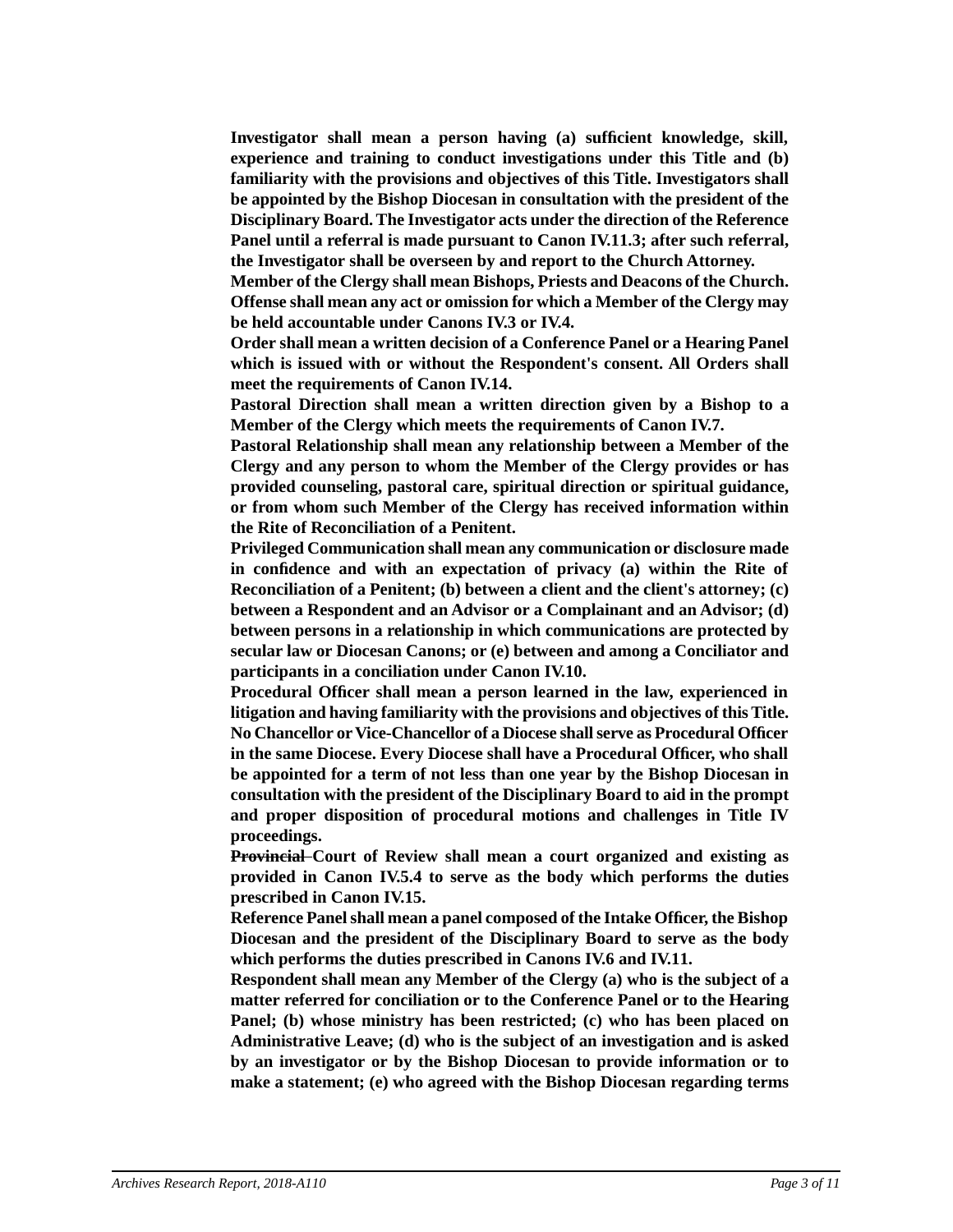**of discipline pursuant to Canon IV.9; or (f) any Member of the Clergy who requests a review pursuant to Canon IV.19.31.**

**Sentence shall mean the pronouncement of discipline of a Member of the Clergy pursuant to an Accord or Order in the form of (a) admonition, in which the conduct of such Member of the Clergy is publicly and formally censured or reprimanded, or (b) suspension, in which such Member of the Clergy is required to refrain temporarily from the exercise of the gifts of ministry conferred by ordination, or (c) deposition, in which such Member of the Clergy is deprived of the right to exercise the gifts and spiritual authority of God's word and sacraments conferred at ordination.**

**Sexual Abuse shall mean any Sexual Behavior at the request of, acquiesced to or by a person eighteen years of age or older and a person under eighteen years of age, in high school or legally incompetent.**

**Sexual Behavior shall mean any physical contact, bodily movement, speech, communication or other activity sexual in nature or that is intended to arouse or gratify erotic interest or sexual desires.**

**Sexual Misconduct shall mean (a) Sexual Abuse or (b) Sexual Behavior at the request of, acquiesced to or by a Member of the Clergy with an employee, volunteer, student or counselee of that Member of the Clergy or in the same congregation as the Member of the Clergy, or a person with whom the Member of the Clergy has a Pastoral Relationship.**

And be it further

*Resolved,* **That Canon IV.5.4 be amended as follows:**

**Sec. 4. In each Province tThere shall be a court to be known as the Provincial Court of Review, with jurisdiction to receive and determine appeals from Hearing Panels of Dioceses within the Province as provided in Canon IV.15 and to determine venue issues as provided in Canon IV.19.5.**

**(a) The Provincial Court of Review shall consist of: (i) one***Three (3)* **Bishops, two Priests,** *six (6) Members of the Clergy***, or one Priest and one Deacon***which and will include not fewer than two (2) Priests and not fewer than two (2) Deacons;* **and two***six (6)* **lay persons; and (ii) one** *(1)* **Bishop, one** *(1)* **Priest or Deacon, and one** *(1)* **lay person to serve as alternates as hereinafter provided. Each***No more than two (2)* **Priests or Deacons, whether a member or alternate, shall be canonically resident in a***the same* **Diocese of the Province different from***as* **any other Priest or Deacon, and each lay person, whether a member or alternate, shall reside in a** *different* **Diocese of the Province different from***than* **any other lay person. The Priests, Deacons and lay persons shall be or have been members of the Disciplinary Boards of their respective Dioceses.**

**(b)** *The Bishops on the Court of Review shall be elected by the House of Bishops. One of the Bishops on the Court of Review shall be chosen from Provinces I, II or III; one of the Bishops*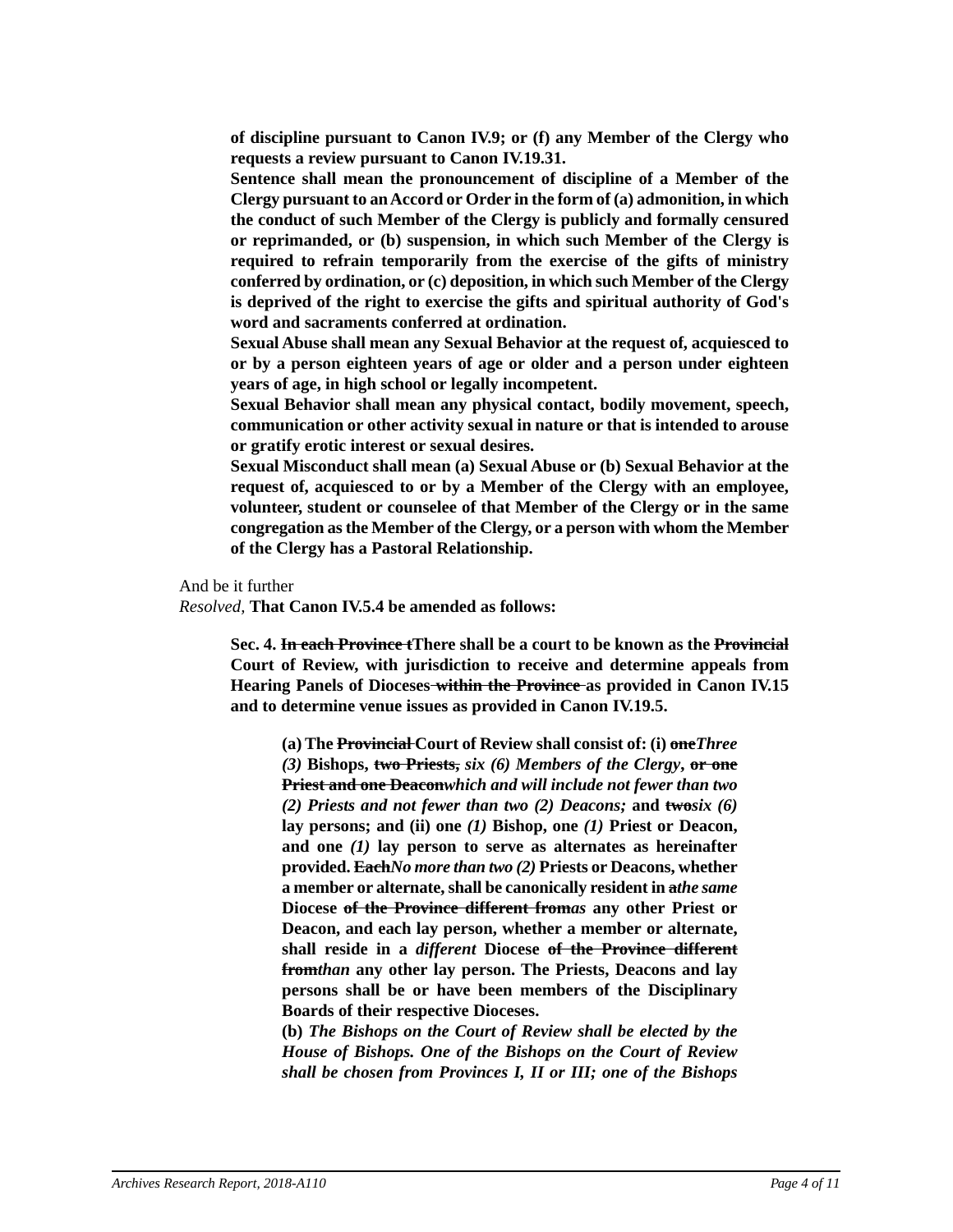*shall be chosen from Provinces IV, V or VI; and one of the Bishops shall be chosen from Provinces VII, VIII or IX.* **The** *clergy and lay* **members and alternates of the ProvincialCourt of Review shall be** *elected by the House of Deputies for a three-year term, such that one-third of clergy members and one-third of lay members shall come from Province I, II, or III; one-third shall come from Province IV, V, or VI; and one-third shall come from Province VII, VIII, IX.***appointed annually by the president of the Province. The ProvincialCourt of Review shall select a president from among its members.** *The President shall be a Priest, Deacon or lay person.*

**(c) The persons appointed to the ProvincialCourt of Review shall continue to serve until their respective successors have been** *elected***appointed, except in case of death, resignation or declination to serve.** *Members of the Court of Review who are currently appointed to a panel shall continue to serve on that panel until its work has been completed.*

**(d)** *Whenever a matter is referred to the Court of Review, the President shall appoint a panel for that case consisting of one Bishop, two Members of the Clergy and two lay persons.* **No member of the ProvincialCourt of Review may serve in any matter originating from the Diocese in which such member serves on the Disciplinary Board. In such event, the alternate shall serve.**

**(e) In the event that** *If* **any member of the ProvincialCourt of Review is excused pursuant to the provisions of Canon IV.5.3(c), or, upon objection made by either party to the appeal, is deemed by the other members of the ProvincialCourt of Review to be disqualified, such member's** *an* **alternate shall serve.**

**(f) In the event of any ProvincialCourt of Review member's death, resignation or declination to serve, or disability rendering the member unable to act or is ineligible to serve under Canons IV. 5.4(d) or (e), and in the further event that there is no alternate available to serve, the President of the ProvincialCourt of Review shall declare a vacancy on the ProvincialCourt of Review. Notices of resignation or declination to serve shall be communicated in writing to the President of the ProvincialCourt of Review.**

**(g) Vacancies on the ProvincialCourt of Review shall be filled by appointment by the President of the Province***Court of Review* **of persons qualified as provided in Canon IV.5.4(a).**

**(h) The ProvincialCourt of Review shall appoint a clerk who may be a member of the Court, who shall be custodian of all records and files of the ProvincialCourt of Review and who shall**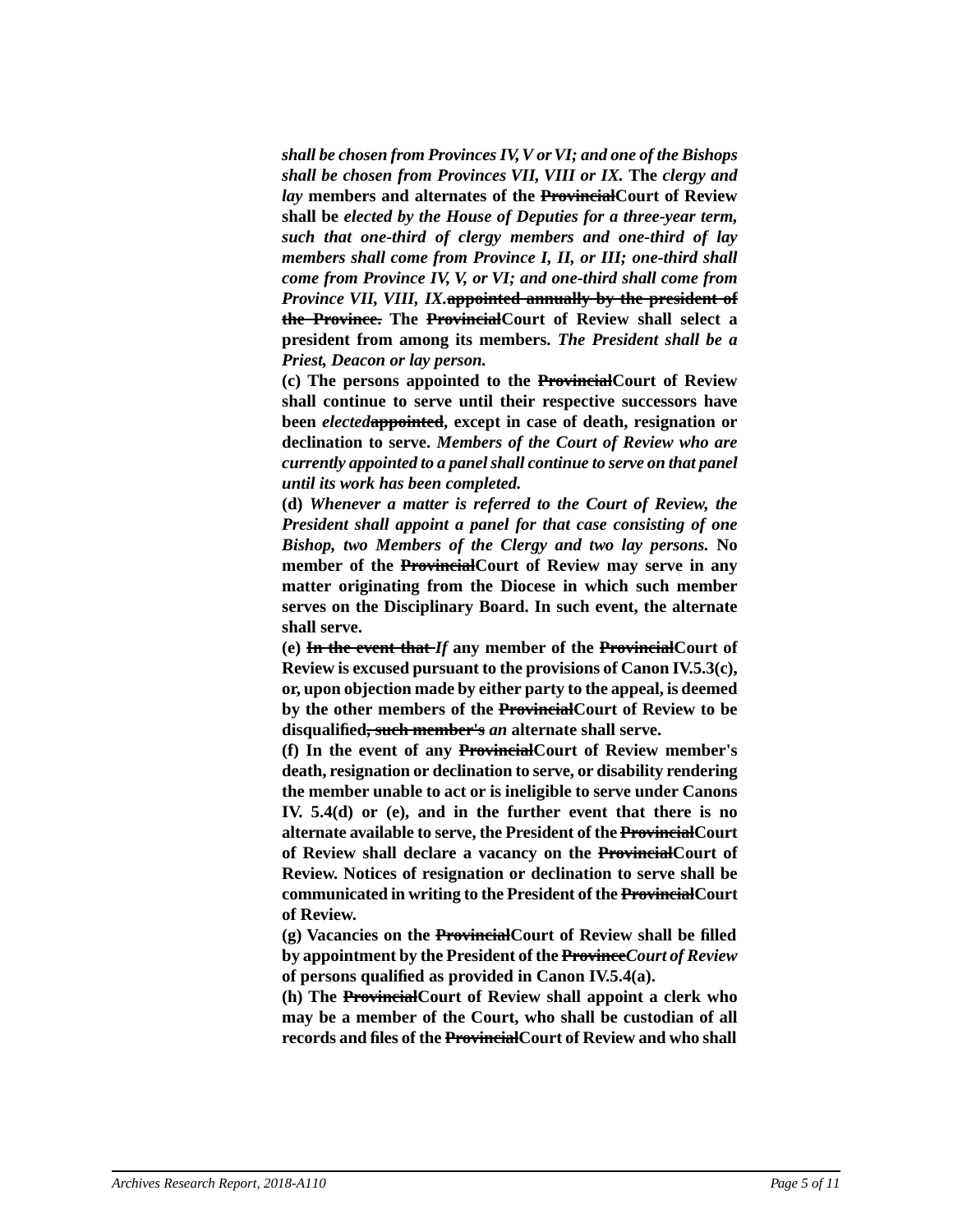**provide administrative services as needed for the functioning of the Court.**

**(i) The rules of procedure for appeals to the ProvincialCourt of Review are as provided in Canon IV.15, but the ProvincialCourt of Review may adopt, alter or rescind supplemental rules of procedure not inconsistent with the Constitution and Canons of the Church.**

And be it further

*Resolved*, **That Canon IV.15 be amended as follows:**

**Sec. 1 In the event that** *If* **proceedings before the Hearing Panel are unreasonably delayed or suspended, and are not resumed within sixty days following a written request for resumption of proceedings from the Church Attorney or the Respondent, the Church Attorney or the Respondent may file a written request with the ProvincialCourt of Review for an order directing the Hearing Panel to resume the proceedings.** *Upon receipt of the request, the President of the Court of Review shall appoint a panel consisting of one bishop, one priest or deacon and one lay person from among the members of the Court of Review. The appointments shall be made within fifteen days of receipt of the request. No person appointed shall be from the Diocese in which the Hearing Panel is sitting.* **The Court of Review shall consider the request as follows:**

**(a) The person filing the request shall provide copies of the request to the presidents of the Hearing Panel and of the Disciplinary Board. The request shall include a statement of the status of the proceedings and the reason, if known, for the delay or suspension of proceedings, and a description of all actions taken by the person filing the request or by any other person to resolve any impediment to the proceedings or other cause for the delay.**

**(b) Within fifteen days of receipt of the copy of the request, the president of the Hearing Panel shall file a response to the request with the ProvincialCourt of Review, with a copy to the Church Attorney, the Respondent and the president of the Board.**

**(c) The** *appointed panel of the* **ProvincialCourt of Review shall convene, either personally***, by video conference* **or telephonically, to consider the request and the response, if any, from the Hearing Panel. The Court shall then either issue an order directing resumption of the proceedings or an order declining to direct resumption with an explanation of the reasons therefor. The order issued by the ProvincialCourt of Review shall be binding upon the Hearing Panel.**

**(d) In the event a Hearing Panel, having been ordered to resume proceedings, either refuses to do so or is unable to do so, the**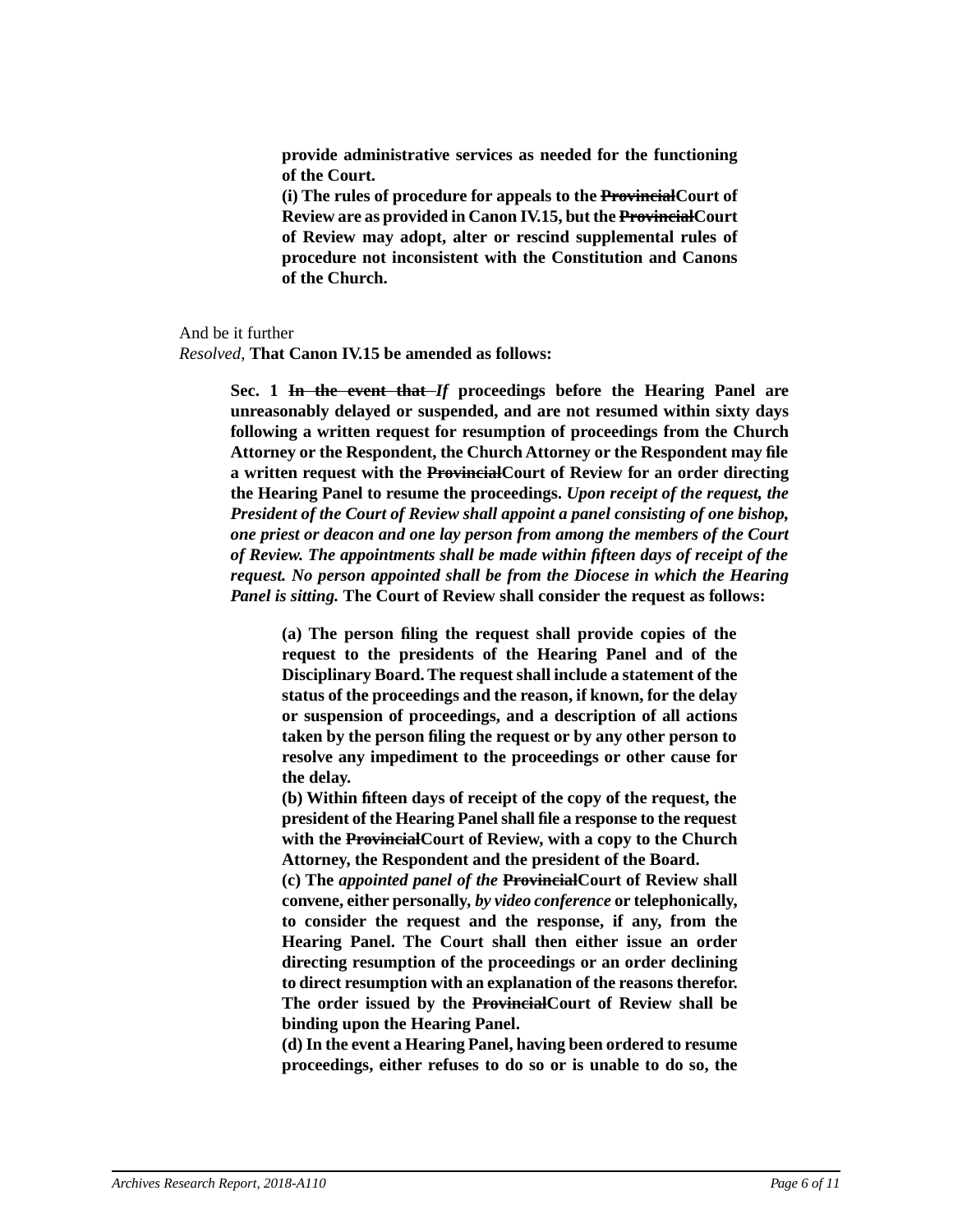**Church Attorney or the Respondent may request that the ProvincialCourt of Review order the transfer of the proceedings to a Hearing Panel of another Diocese within the same Province, including an order to the Board of the originating Diocese to transmit the complete record of the proceedings to the successor Hearing Panel.**

**Sec. 2. Within forty days after issuance of an Order by a Hearing Panel, the Respondent or the Church Attorney may appeal to the ProvincialCourt of Review, by serving written notice of the appeal upon the Bishop Diocesan, with copies of the notice to the presidents of the Hearing Panel and the Province. The notice of appeal shall be signed by the Respondent's counsel or the Church Attorney and shall include a copy of the Order from which the appeal is taken and shall state the grounds of the appeal.**

**Sec. 3. Any Order from a Hearing Panel finding that a Respondent did not commit an Offense involving a question of the Doctrine, Faith or Worship of the Church may be appealed by the Bishop Diocesan upon the written request of at least two Bishops Diocesan of other Dioceses within the Province who are not members of the ProvincialCourt of Review. Such an appeal shall be taken on the question of the Church's Doctrine, Faith and Worship only, and may not seek to reverse the finding of the Hearing Panel of noncommission of***that* **Offenses** *were not committed***. An appeal under this section may be taken by service of a notice of appeal by the Bishop Diocesan upon the Respondent, the Church Attorney and the presidents of the Hearing Panel and the Province within forty days after the Order of the Hearing Panel is received by the Bishop Diocesan.**

**Sec. 4. If an appeal is taken from a Hearing Panel of a Diocese which is non-provincial, it shall follow the procedure outlined elsewhere in this Canon. the appeal shall be taken before the Provincial Court of Review geographically closest to that Diocese.**

**Sec. 5. An appeal shall be heard on the record of the Hearing Panel. The record on appeal may be corrected, if defective, but no new evidence shall be taken by the ProvincialCourt of Review.**

**Sec. 6. The standards for and conditions of appeal to the ProvincialCourt of Review shall be as follows:**

**(a) Where an Order is issued against a Respondent who fails to appear before the Hearing Panel or who otherwise fails to participate in proceedings before the Hearing Panel, such Order shall be upheld unless a review of the record on appeal shows the Hearing Panel made a clear error in issuing such Order. The ProvincialCourt of Review shall review the facts and record in the light most favorable to the Respondent.**

**(b) In all other appeals, the ProvincialCourt of Review shall grant relief to the appealing party only if, on the basis of the**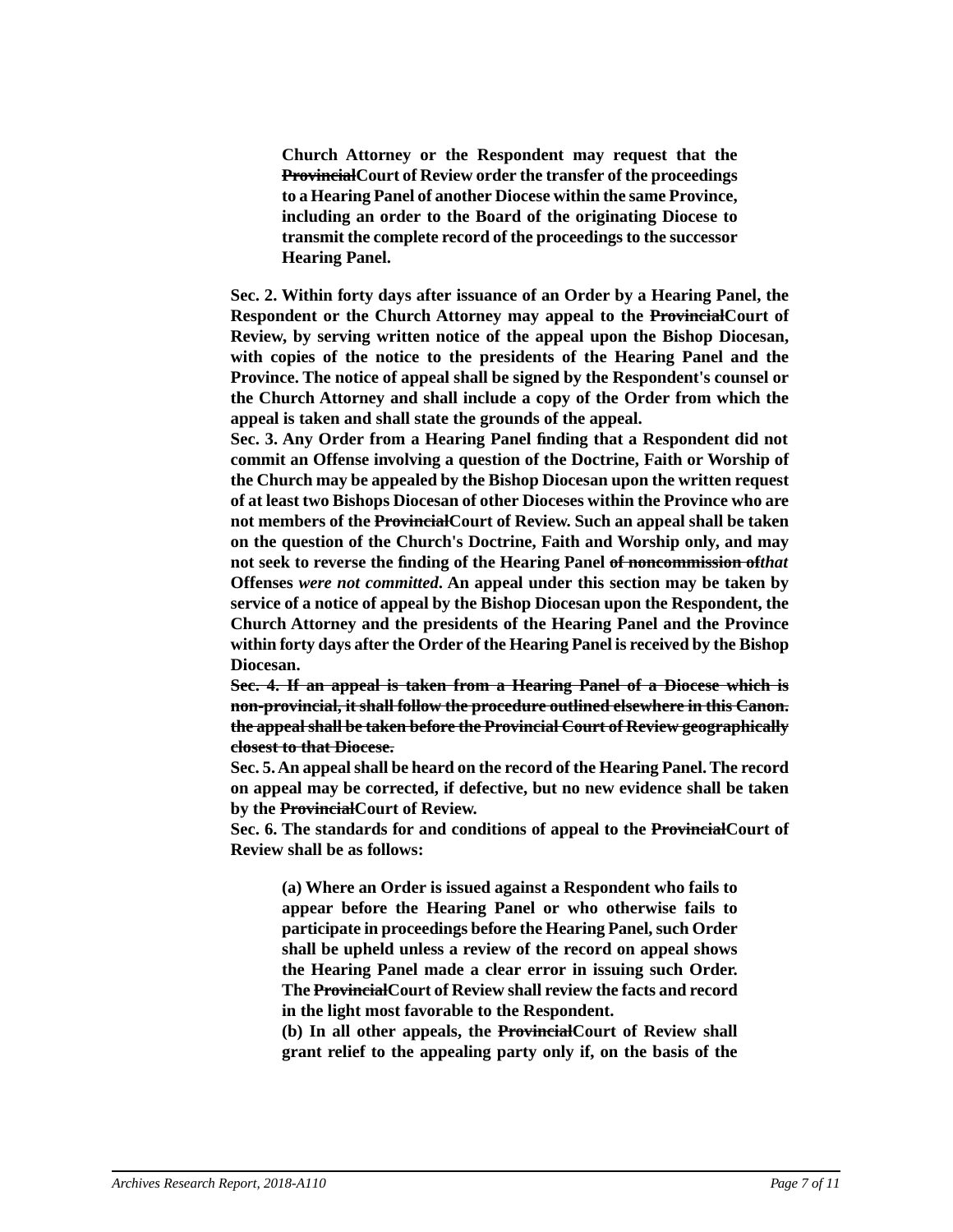**record on appeal, it determines that the party seeking review has been substantially prejudiced by any of the following:**

> **(1) The action taken below violates the Constitution and Canons of the Church or the Diocese;**

> **(2) The Hearing Panel has exceeded the jurisdiction conferred by this Title;**

> **(3) The Hearing Panel has not decided all of the issues requiring resolution;**

> **(4) The Hearing Panel has erroneously interpreted or applied the Constitutions or Canons of the Church;**

> **(5) The Hearing Panel has committed a procedural error or engaged in a decision-making process contrary to this Title; and/or**

> **(6) The factual determinations of the Hearing Panel are not supported by substantial evidence when viewed in the whole light of the record on appeal;**

**Sec. 7. It shall be the duty of the Hearing Panel to produce the record on appeal, consisting of a transcript of the proceedings before the Hearing Panel together with documentary and tangible evidence received by the Hearing Panel. The record shall be printed or otherwise reproduced as authorized by the President of the ProvincialCourt of Review. Within thirty days after receiving the record on appeal from the Hearing Panel, the party appealing shall serve two copies of the record on appeal, the notice of appeal and the appealing party's brief, if any, upon the opposite party and shall deliver five copies to the President of the ProvincialCourt of Review. Within thirty days after receiving a copy of the record on appeal, the party opposing the appeal shall serve the brief in opposition, if any, upon the appealing party, with five copies to the President of the ProvincialCourt of Review. Any reply brief of the appealing party shall be served likewise within fifteen days following service of the brief in opposition. Sec. 8. All members and alternates of the ProvincialCourt of Review serving for an appeal shall be present for any oral proceedings of the appeal.**

**Sec. 9. The ProvincialCourt of Review shall keep a record of all proceedings. The ProvincialCourt of Review shall appoint a reporter who shall provide for the recording of the proceedings and who shall serve at the pleasure of the ProvincialCourt of Review.**

**Sec. 10. At the hearing of the appeal, the ProvincialCourt of Review shall afford the Respondent and the Church Attorney the opportunity to be heard. The ProvincialCourt of Review may regulate the number of counsel to be heard.**

**Sec. 11. No Order or determination of a Hearing Panel shall be overturned solely for technical or harmless error.**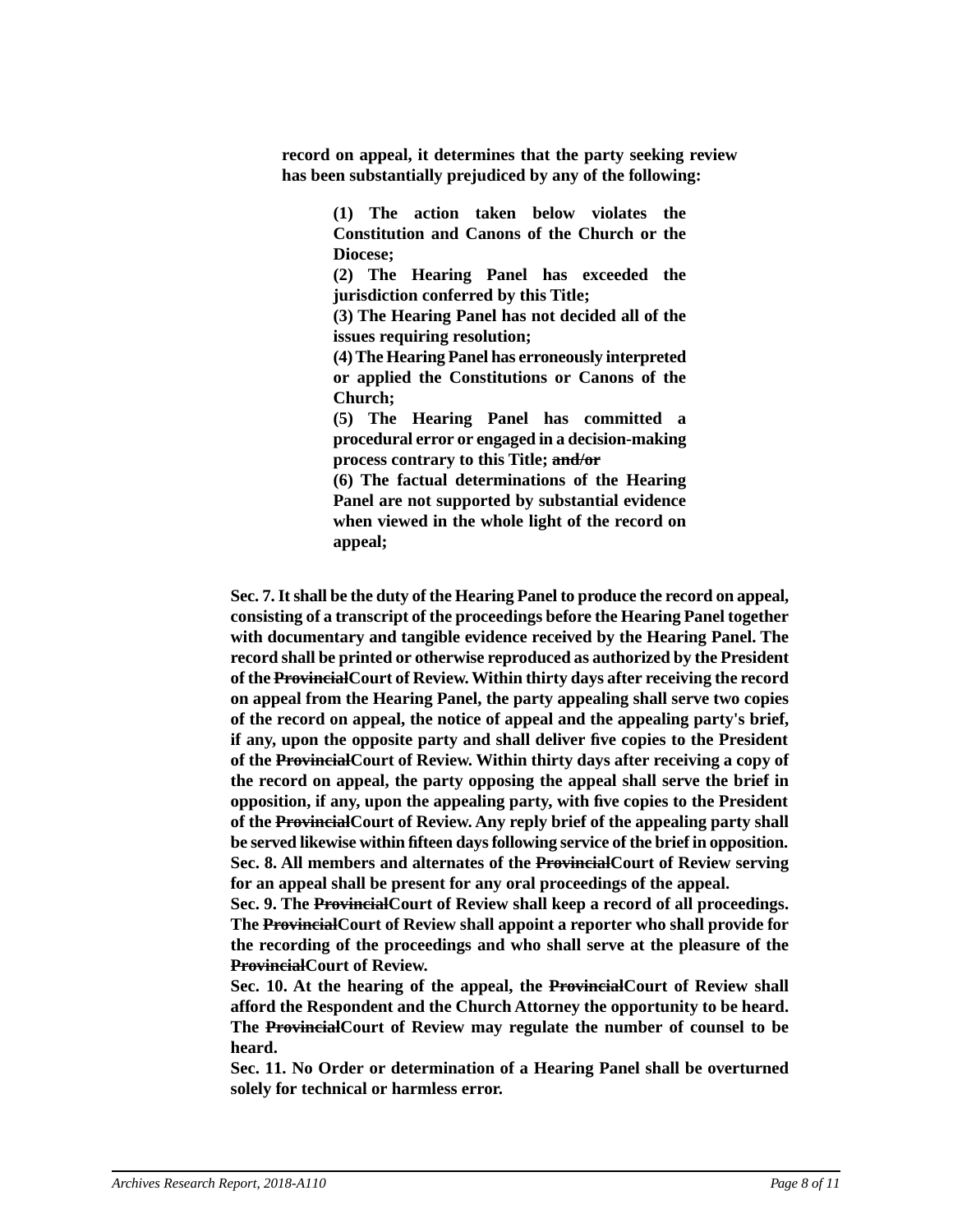**Sec. 12. If, after a notice of appeal has been filed, the appealing party fails to pursue the appeal as provided in this Canon, the Provincial Court of Review may dismiss the appeal.**

**Sec. 13. Following a hearing of the appeal and private deliberation, the ProvincialCourt of Review may (a) dismiss the appeal; (b) reverse or affirm in whole or in part the Order of the Hearing Panel; or (c) grant a new hearing before the Hearing Panel.**

**Sec. 14. The concurrence of a majority of the ProvincialCourt of Review shall be required to decide an appeal. The ProvincialCourt of Review shall issue its decision in writing, signed by the members concurring therein, stating its decision and the reasons for the decision. The decision shall be attached to the record. If there is not a concurrence by a majority of the ProvincialCourt of Review, the Order of the Hearing Panel shall stand as affirmed except for any part of the Order for which there is concurrence.**

**Sec. 15. Upon determination of the appeal, the President of the ProvincialCourt of Review shall give notice of the determination in writing to the appealing party, the party in opposition and to the Bishop Diocesan and Church Attorney. The appeal record shall be certified by the clerk of the ProvincialCourt of Review and the president, and shall be delivered to the Bishop Diocesan along with a copy of the record on appeal from the Hearing Panel.**

And be it further

*Resolved*, **That Canon IV.17.2(f) be amended as follows:**

**(f) ProvincialCourt of Review shall mean the Court of Review for Bishops as provided in Canon IV.17.8.**

And be it further

*Resolved*, **That Canon IV.18 be amended as follows:**

**Sec. 4. In the case of an Order pertaining to a Bishop, any provision of the Order may be modified or remitted by the president of the Disciplinary Board for Bishops with the advice and consent of a majority of the members of the Board and the Bishops who are then serving on** *the* **any ProvincialCourt of Review.**

**Sec. 5. In the case of any Order deposing a Member of the Clergy for abandoning the Church, no application for remission shall be received by the Bishop Diocesan until the deposed person has lived in lay communion with the Church for not less than one year next preceding application for the remission.**

**Sec. 6. No Order may be modified or remitted unless the Member of the Clergy, the Church Attorney and each Complainant have been afforded sufficient opportunity to be heard by the Disciplinary Board, or the Disciplinary Board together with the Bishops who are then serving on** *the* **any ProvincialCourt of Review, as the case may be, as to why the proposed modification or remission should or should not be permitted.**

And be it further

*Resolved*, **That Canon IV.19.5(c) be amended as follows:**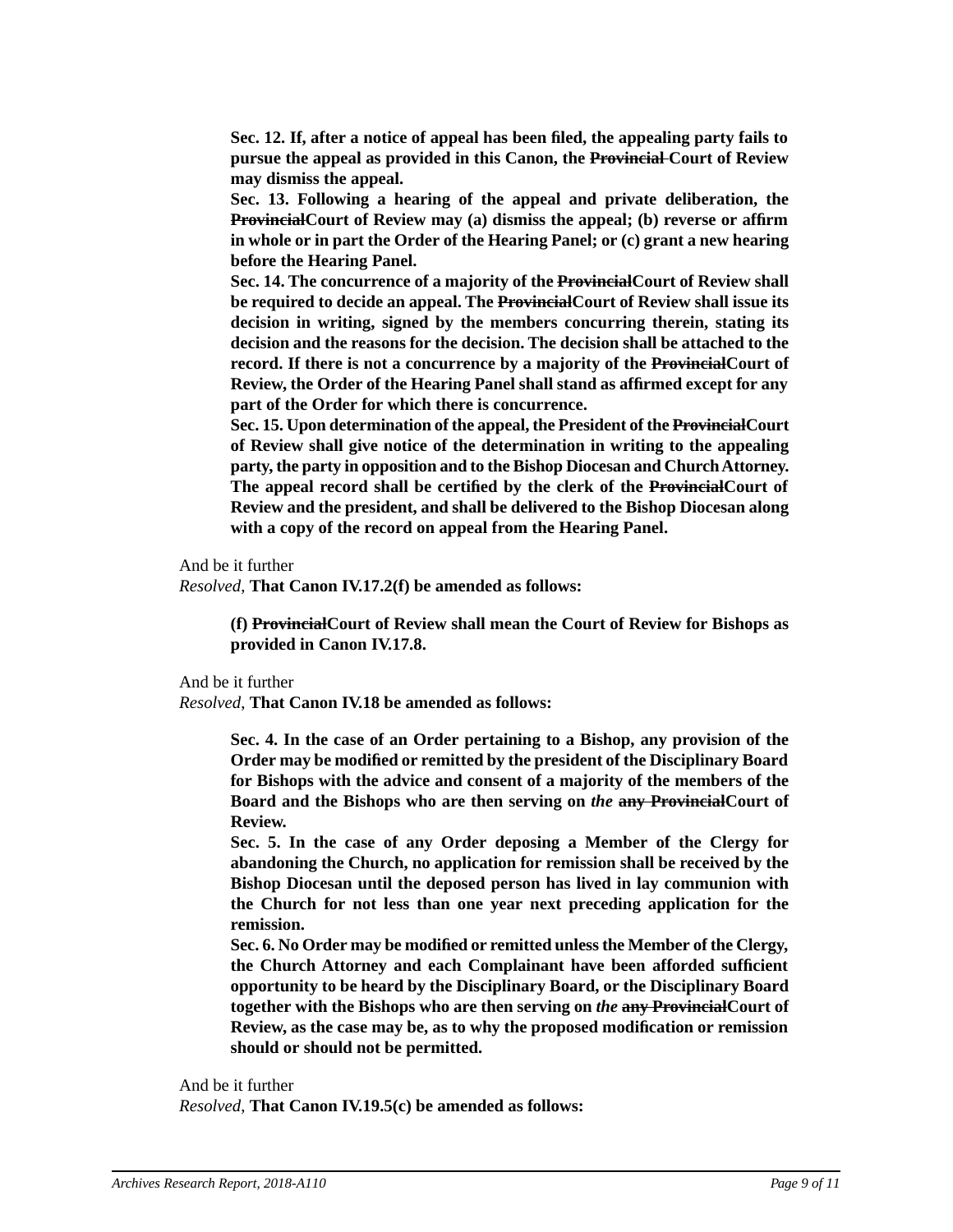**(c) If objection is made by the Bishop Diocesan of the Diocese of canonical residence as provided in Canon IV.19.5(b), the Bishop Diocesan of the Diocese of canonical residence and the Bishop Diocesan of the Intake Officer's Diocese shall promptly agree as to which Diocese will assume jurisdiction over the matter and conduct proceedings. If the two Bishops cannot promptly agree, the disagreement will be resolved as follows:**

**(1) If they are in the same Province, either** *Either* **may promptly request the President of the Provincial Court of Review to decide which Diocese shall conduct the proceedings. If they are in different Provinces, either may promptly request the president of the Disciplinary Board for Bishops to decide which Diocese shall conduct the proceedings.**

**(2) The requesting Bishop shall provide a copy of the request to the other Bishop. A reply to the request may be made by the non-requesting Bishop within fifteen***fourteenn (14)* **days of service of the request.**

**(3) The President shall have the discretion to hear from the Bishops Diocesan or the Church Attorneys for the respective Dioceses, either personally or telephonically, concerning the request and any reply. The President shall have the discretion to request additional submissions from the Bishops Diocesan or the Church Attorneys.**

**(4) The President shall decide which Diocese shall conduct the proceedings within thirty***fourteen (14)* **days of service of the request.**

*(5) It is a goal of these processes to not delay unduly the progress of any proceeding under this Title. Therefore, the parties shall not use the full extent of these deadlines for the purpose of prolonging the proceedings.*

And be it further

*Resolved*, **That Canon IV.19.23 be amended as follows:**

**Sec. 23. Except as expressly provided in this Title, applicable Diocesan Canon, or in any Accord or Order, all costs, expenses and fees, if any, shall be the obligation of the party, person or entity incurring them.**

**(a) The necessary costs, expenses and fees of the Investigator, the Church Attorney, the Conference Panel, the Hearing Panel and any pastoral response shall be the expense of the Diocese. (b) The necessary costs and expenses of the ProvincialCourt of Review shall be the expense of the Province***General Convention***. (c) The necessary costs and expenses of the Disciplinary Board for Bishops and the Court of Review for Bishops shall be the expense of the General Convention.**